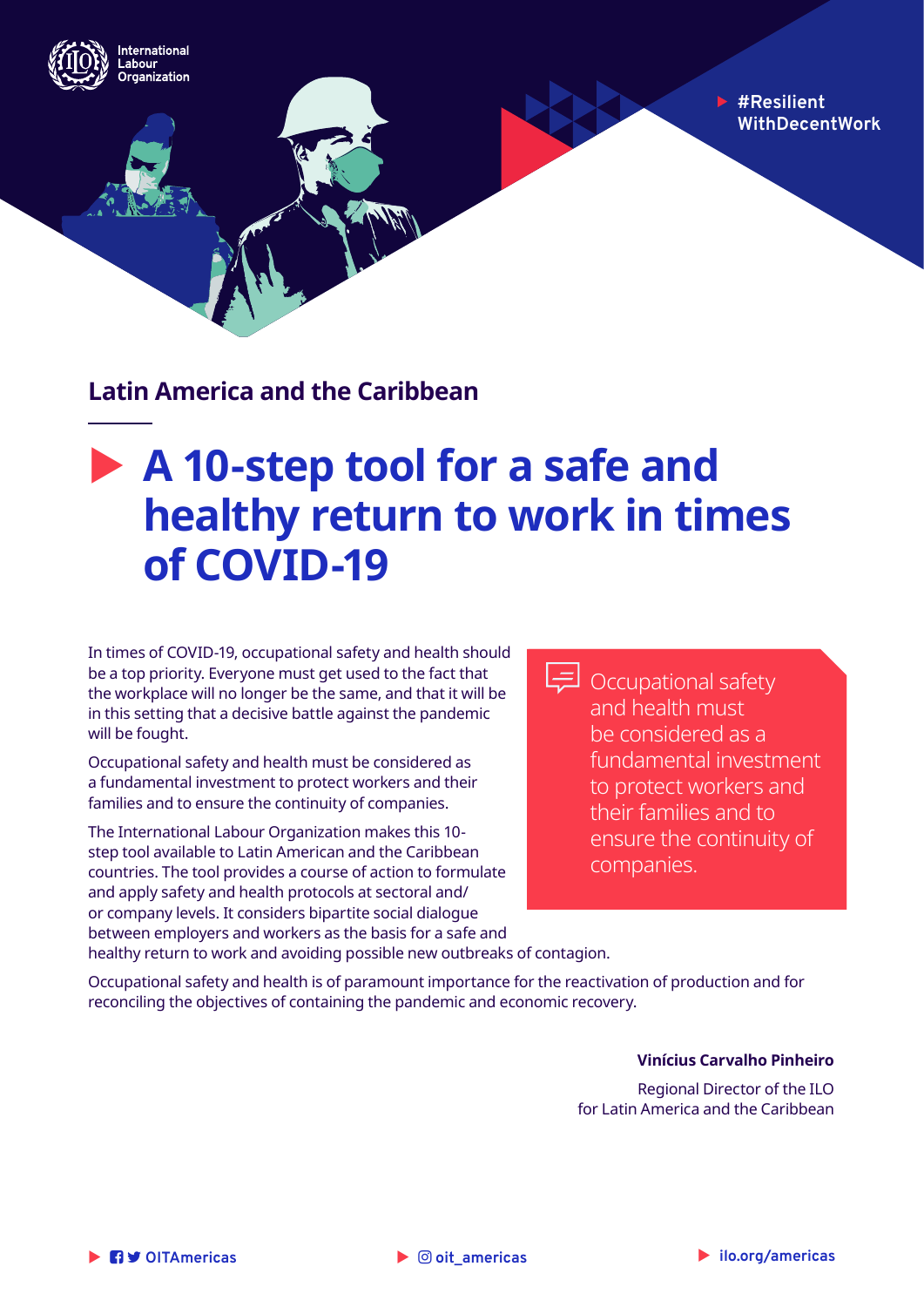



### ▶ What are the objectives of this tool?

- $\blacktriangleright$  Assist employers, workers and their representatives to adopt preventive measures in the workplace against the risk of contagion of COVID-19 and other risks associated with the pandemic.
- **FILOGOLY** Encourage effective social dialogue on OSH as a key element for a safe and healthy return to workplaces.
- $\blacktriangleright$  Promote good practices at sector and establishment levels in the formulation of OSH protocols to address safety and health in times of COVID-19, based on, among others, preventive principles and social dialogue.

#### ▶ What are the principles embedded in this tool?

- **Prioritize prevention and control measures** so that reopening of businesses and return to workplaces are healthy and safe to prevent further outbreaks of contagion that may endanger people's lives and the reopening process.
- ▶ Strengthen the **human-centered approach** to OSH, according to the International Labour Organization (ILO) Centenary Declaration for the Future of Work (2019).
- $\blacktriangleright$  Consider reopening of businesses within **national return-to-work policies,** regulatory frameworks and other regulations issued by public authorities in

charge of work, health, social protection, environment, as well as any other policy that is of relevance.

- **Promote effective social dialogue** between employers and workers in the definition of preventive measures to foster a preventive culture and achieve an increased degree of compliance to achieve greater success, through consultation and participation.
- $\blacktriangleright$  Follow principles and methods defined by **international labour standards (ILS)** and ILO guidance on OSH risk management, such as the implementation of preventive measures (which can be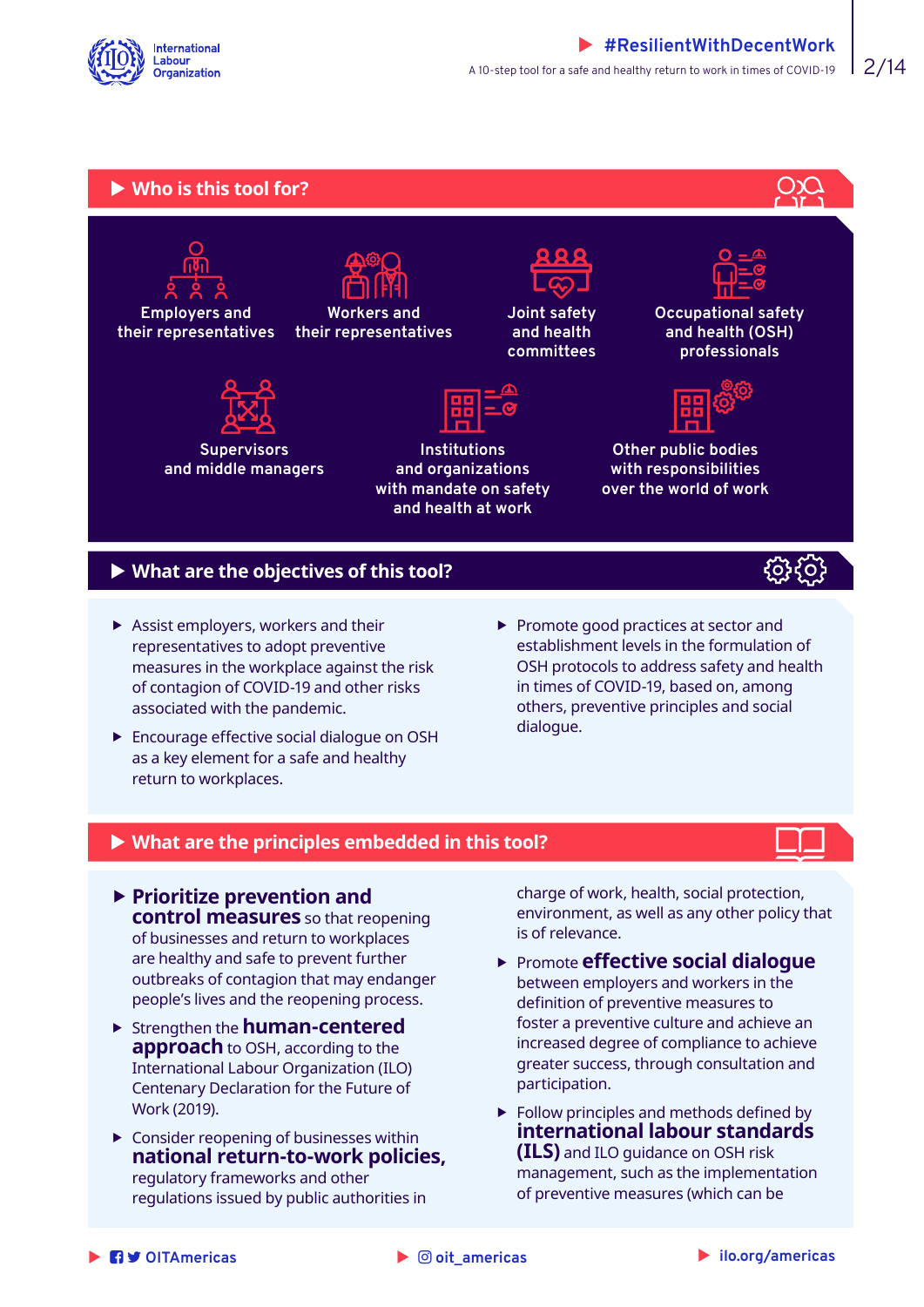

combined and applied simultaneously) in a hierarchical order that prioritizes measures offering greater effectiveness against occupational risk, as follows:

- $\blacktriangleright$  measures to eliminate risks, where possible;
- $\blacktriangleright$  measures to reduce risks through engineering, organizational and administrative controls;
- $\blacktriangleright$  the use of personal protective equipment (PPE).



 $\triangleright$  Chart 1. Hierarchy of controls



- **Adapt tool** to consider the epidemiological situation in each jurisdiction, characteristics of sectors of activity, workplaces, tasks performed and specific conditions of workers.
- $\blacktriangleright$  As in any OSH management system, promote **continuous improvement,**  through constant monitoring and evaluation of the implementation of measures with

relevant updates and adjustments based on the review of these measures.

**Fake a crosscutting approach to gender and inclusion** in occupational safety and health, which guarantees specific treatment for women and high-risk and particularly vulnerable groups, avoiding discriminatory behaviours.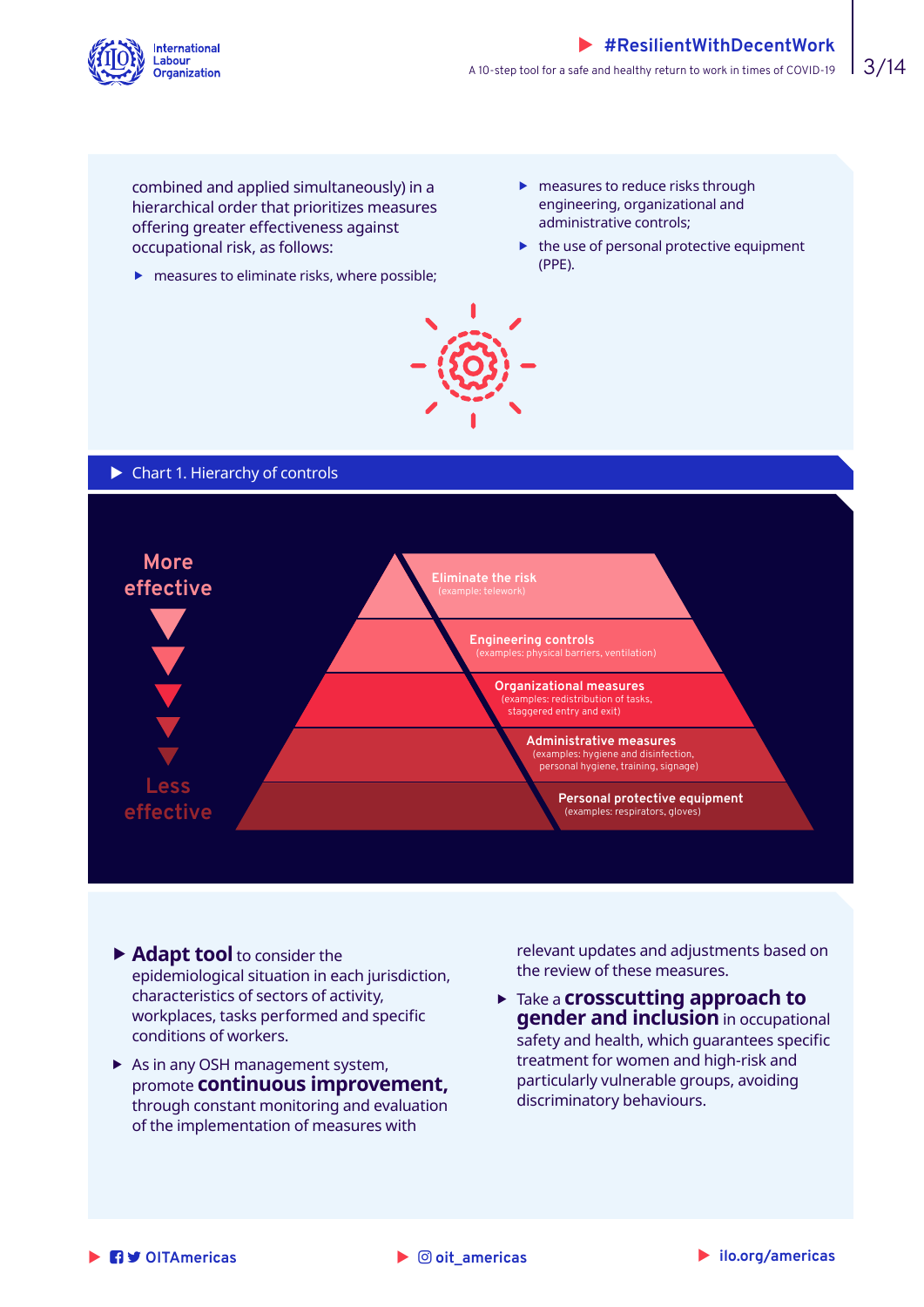

#### X **Where can this tool be applied?**

▶ In sectors of activity to provide guidelines to companies and/or develop sectoral protocols for OSH for a safe and healthy return to work.

#### **Fin companies/institutions,** whatever their size and activity, to develop OSH protocols for a safe and healthy return to work.

f:Te

#### ▶ 10 steps for a safe and healthy return **to work in times of COVID-19**



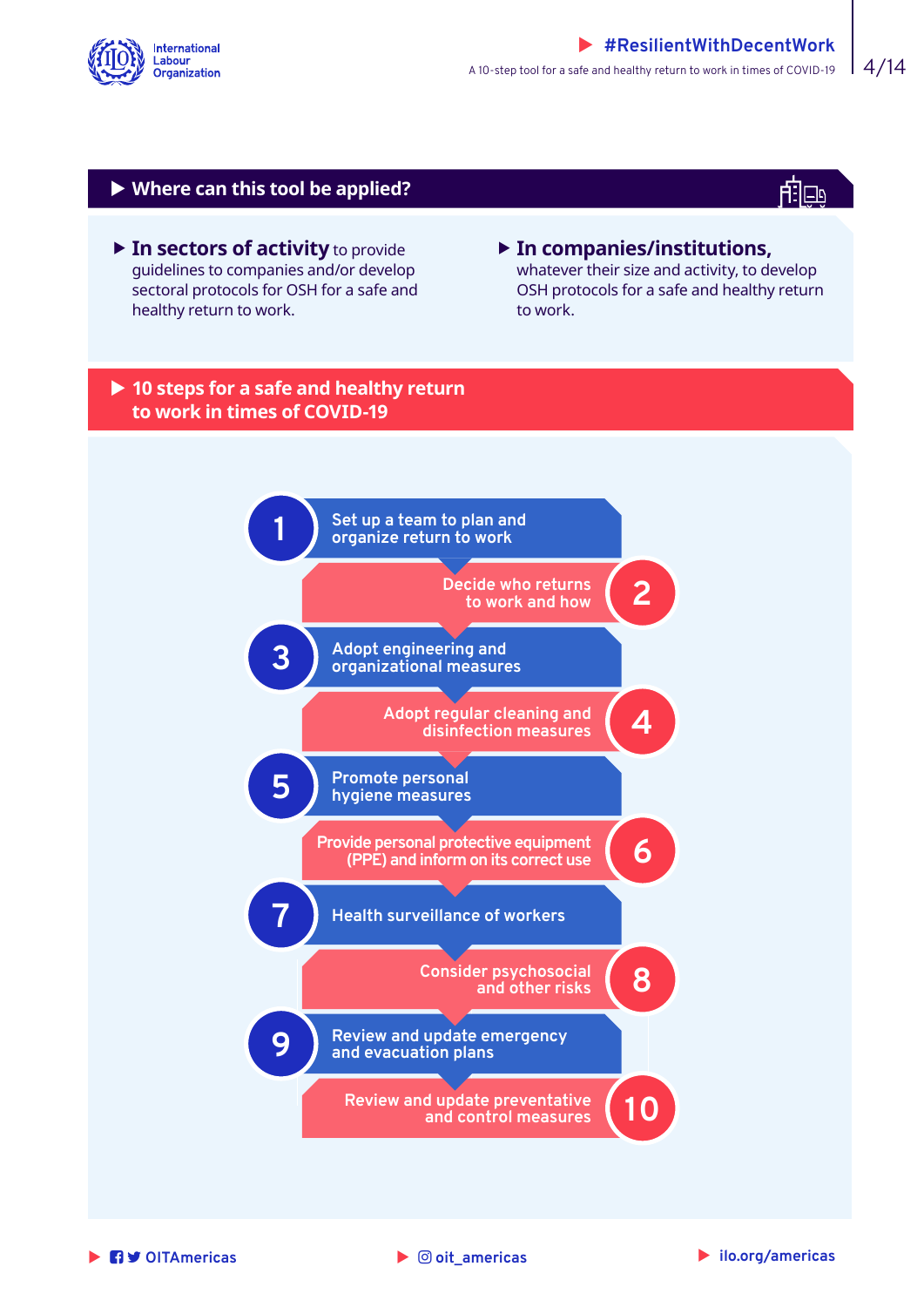<span id="page-4-0"></span>

### **1 Set up a team to plan and organize return to work**

- $\triangleright$  Convene social dialogue in a sector of activity where it exists, and if it does not exist consider setting up a bipartite team with the same number of members representing businesses and workers from the respective sector.
- $\triangleright$  Convene the joint OSH committee in the establishment where it exists, and if it does not exist set up a team with the same number of members representing management and workers.
- $\blacktriangleright$  Integrate the team with the broadest representation of the different staff categories and disciplines of the sector or establishment, as well as with a gender approach.
- $\blacktriangleright$  Integrate experts from prevention departments or health services that exist in a sector or establishment into the bipartite team.
- $\blacktriangleright$  Train team members on the basic principles for the formulation and implementation of preventive and control measures.
- $\blacktriangleright$  Inform team members about the steps to follow to organize a safe and healthy return to work.
- $\blacktriangleright$  The role of the team will be the development of a work plan that includes steps to

organize a safe and healthy return to work, and integrate the plan as much as possible into the business continuity plan.

- $\blacktriangleright$  Ensure team is aware of national measures and guidance and is able to carry out the necessary consultations with the relevant bodies during the course of their activities.
- $\triangleright$  Draw up minutes of the team meetings including decisions taken, responsible persons, deadlines and implementation mechanisms.
- $\blacktriangleright$  Ensure the availability and resources to allow full and active participation of team members.
- $\blacktriangleright$  Effectively communicate to all workers in the establishment about the team and its work.
- $\blacktriangleright$  Adopt prevention and control measures that are based on risk assessments that will assess the relationship between the probability of hazard occurrence and the severity of the consequences of damages, and depending on the existing or planned working conditions of each task and the particular conditions of each worker.

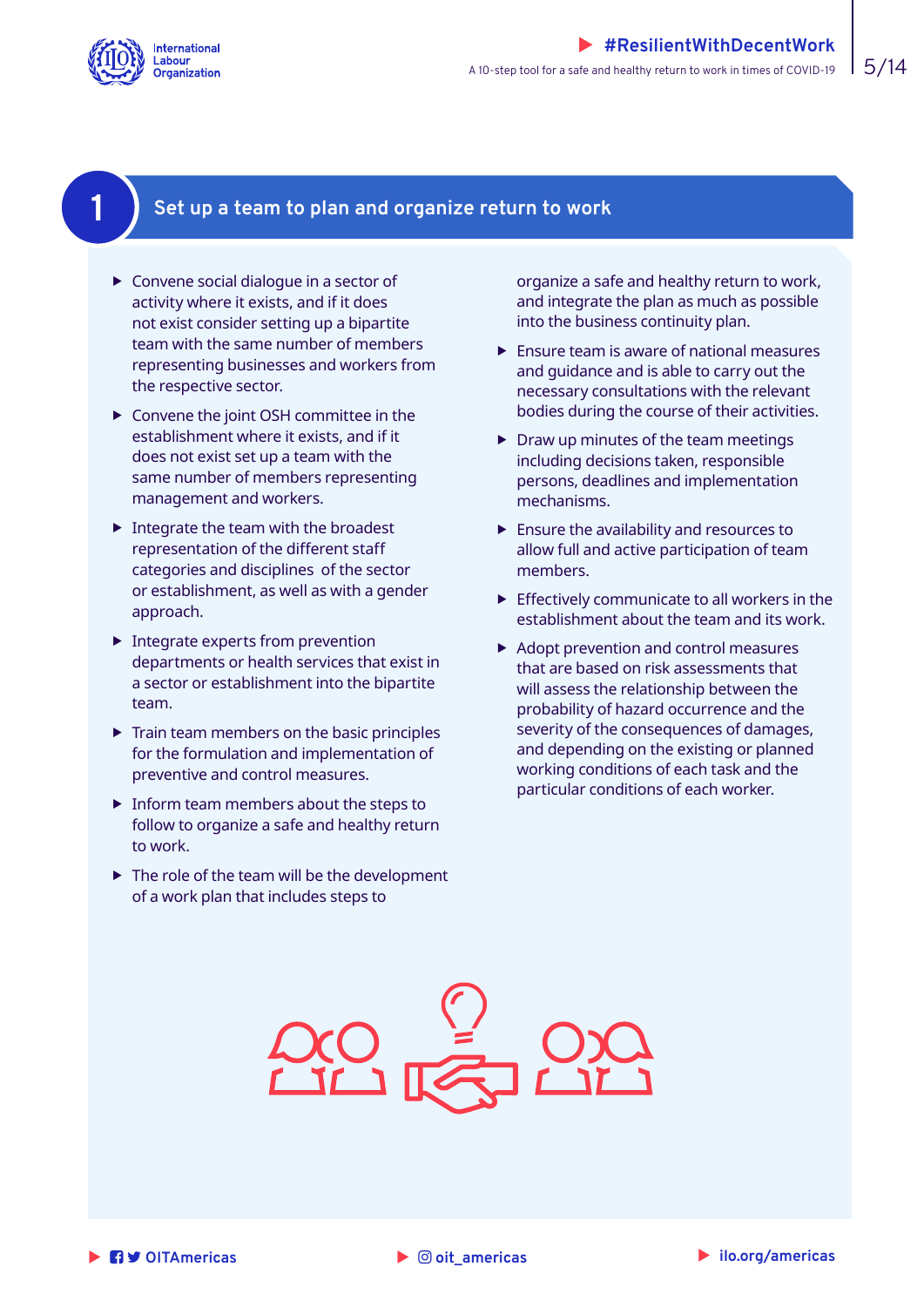<span id="page-5-0"></span>



### **2 Decide who returns to work and how**

- $\blacktriangleright$  Ensure that prevention and control measures based on risk assessments are implemented before resuming business activity.
- $\blacktriangleright$  Provide workers with all necessary information about the process and measures taken before return to work.
- $\blacktriangleright$  Establish policies and procedures regarding the number of workers and visitors at the workplace.
- $\blacktriangleright$  If possible, plan for resuming activities in phases from a minimum level to a normal level of operations.
- $\blacktriangleright$  If a phased approach is adopted, identify critical staff who will assist workplaces during the phases of reopening process.
- $\blacktriangleright$  If reopened at, or upon reaching, the normal level of operations, identify focal points to monitor prevention and control measures.
- $\blacktriangleright$  Adopt staggered working hours, alternating working days and work rotation mechanism to avoid groupings of workers, if required.
- $\blacktriangleright$  During the reopening process avoid the attendance of workers from higher risk groups (for example, those over 60 years of age, with pre-existing health conditions and pregnant or breastfeeding workers), and if not feasible, implement specific measures for these workers (such as telework, tasks with less exposure to risks or benefits provided for in national legislation).
- $\blacktriangleright$  Consider the needs of specific groups associated with COVID-19 measures that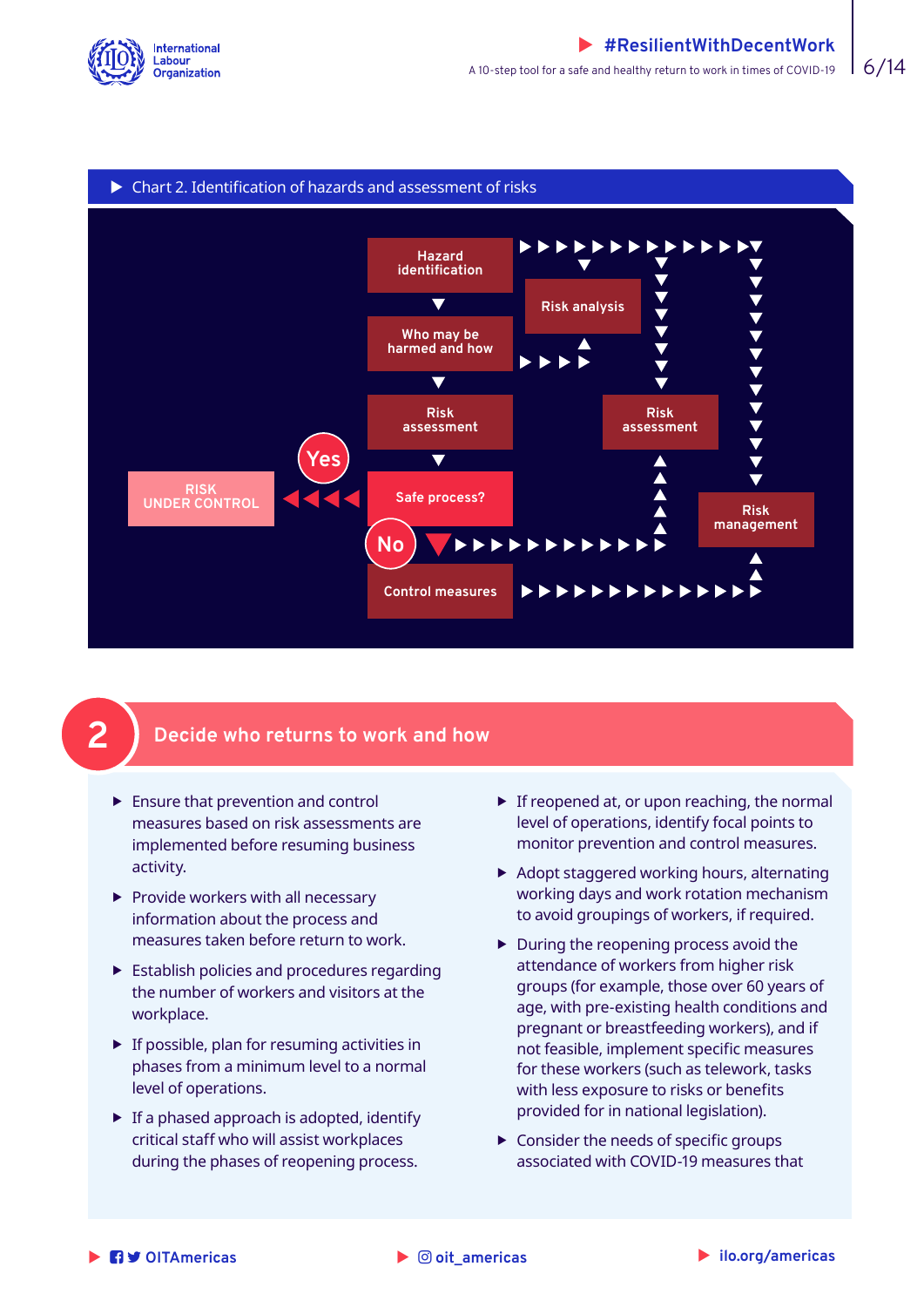<span id="page-6-0"></span>

can prevent workers from resuming tasks in the workplace (for example closure of kindergartens, schools, geriatrics, childcare services).

- $\blacktriangleright$  Prioritize private transportation for workers during the reopening phase and, if possible, facilitate parking.
- $\blacktriangleright$  Consider public quidance for collective passenger transport and increase workers'

awareness and sensitization to prevention measures, including physical distancing and wearing of masks.

 $\blacktriangleright$  Implement procedures to communicate and address issues related to transportation of workers.



# **3 Adopt engineering and organizational measures**

#### **Avoid physical interaction and ensure physical distancing**

- $\blacktriangleright$  Promote remote work modalities, as much as possible.
- $\blacktriangleright$  Review processes and workspaces to reduce interaction and physical contact between people (such as digitizing processes, digital commerce, dark stores) as much as possible.
- $\blacktriangleright$  Ensure physical distancing of at least 6 feet.
- $\blacktriangleright$  Install physical safety barriers and/or partitions to ensure physical distancing between workers who share the workplace, as well as between workers and third parties (such as customers, suppliers, visitors).
- $\blacktriangleright$  Determine and signal the maximum capacity of the workplace and locals (such as meeting

rooms, offices, waiting rooms, dining rooms, elevators, bathrooms, changing rooms) in order to ensure a physical distancing of at least 6 feet.

- $\blacktriangleright$  If necessary, and as much as possible, temporarily provide additional spaces in the workplace to ensure physical distancing.
- $\triangleright$  Organize access to the workplace for both workers and third parties to not exceed the maximum capacity and guarantee the minimum recommended separation (such as floor marking, signage of maximum occupancy).
- $\triangleright$  Organize workplace traffic lanes to avoid two-way traffic without the recommended minimum separation of 6 feet.



 $\blacktriangleright$   $\oslash$  oit americas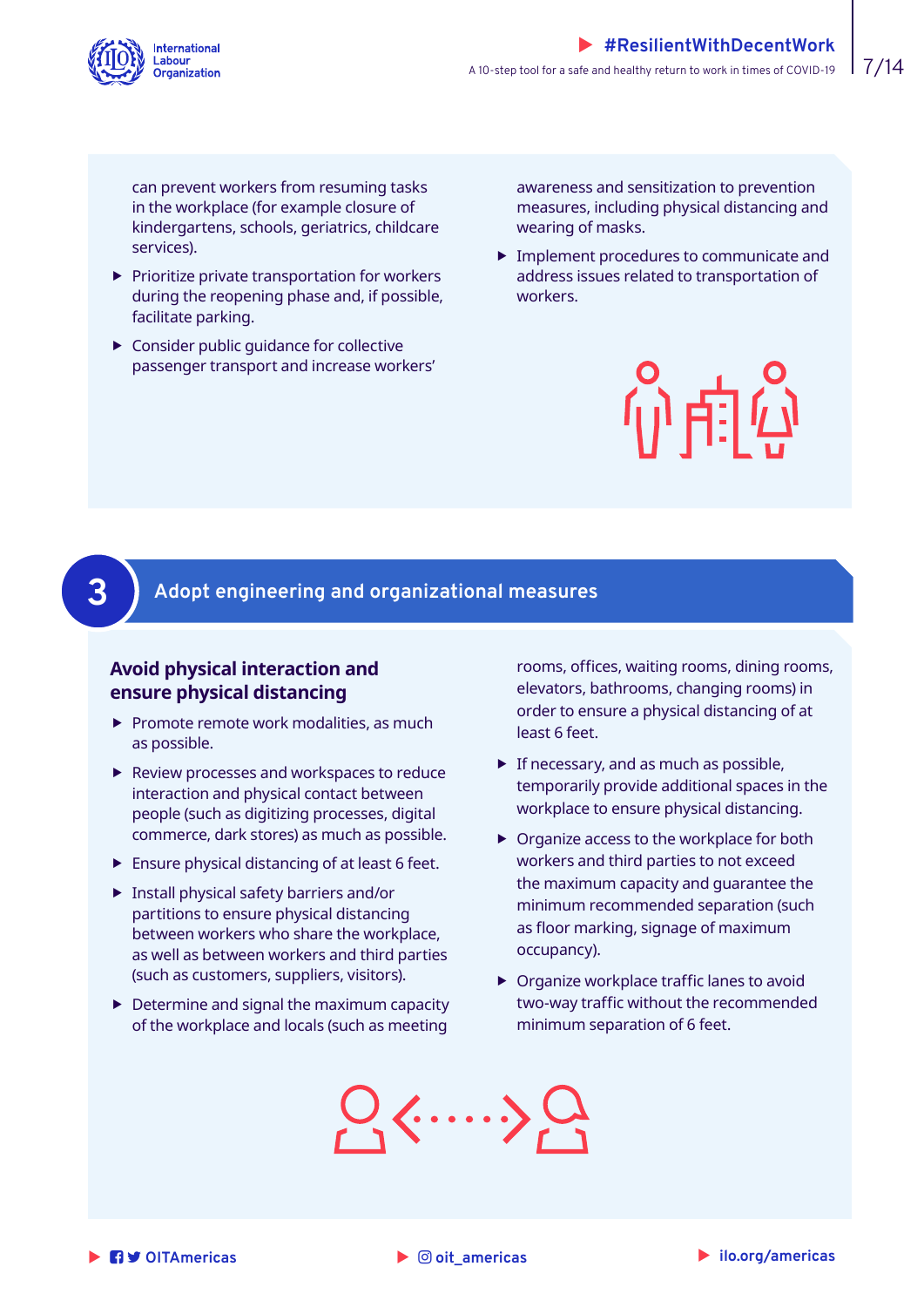

#### **Ventilation**

- $\blacktriangleright$  Ventilate the workplace daily, preferably with natural ventilation, and in the case of work shifts, repeat the natural ventilation between each shift.
- $\blacktriangleright$  In case of mechanical ventilation, maintain recirculation with outdoor air.
- $\blacktriangleright$  Avoid the use of individual fans.



#### **Avoid concentration of workers**

- $\blacktriangleright$  Promote the use of own transport for commuting.
- $\blacktriangleright$  In case of use of collective passenger transport, organize on a temporary basis and as much as possible, establishmentspecific mobility options which ensures a minimum recommended separation of 6 feet between persons (for example, a bus chartered by the company).
- $\blacktriangleright$  Defer and/or make flexible enter and exit times to avoid the use of mass transport at peak times and groupings at the entrance and exit of the workplace.
- $\blacktriangleright$  In case of work shifts, defer the start and end times of the shifts.
- $\blacktriangleright$  If necessary, establish differentiated days of work attendance.
- $\blacktriangleright$  Use common rooms (for example dining rooms, rest and changing rooms) in deferred hours to not exceed the maximum capacity that allows the minimum separation of 6 feet between persons.
- $\blacktriangleright$  During the restart of activities, avoid external visits, and re-evaluate this measure continuously.
- $\blacktriangleright$  Temporarily restrict meal preparation for workers in the workplace and allow packaged options.



#### **Training and information**

- $\triangleright$  Inform and train all staff on occupational risk of exposure to the virus, its consequences and the preventive measures to be taken.
- $\triangleright$  Organize regular training sessions and talks to ensure that all staff know and implement the agreed preventive measures, and keep records of workers who attend such events.
- $\blacktriangleright$  If provided for by national law, inform staff of their right to stay away from a working

situation that in their view involves, on reasonable grounds, an imminent and serious danger to their life or health, and the need to immediately inform their direct hierarchical superior.

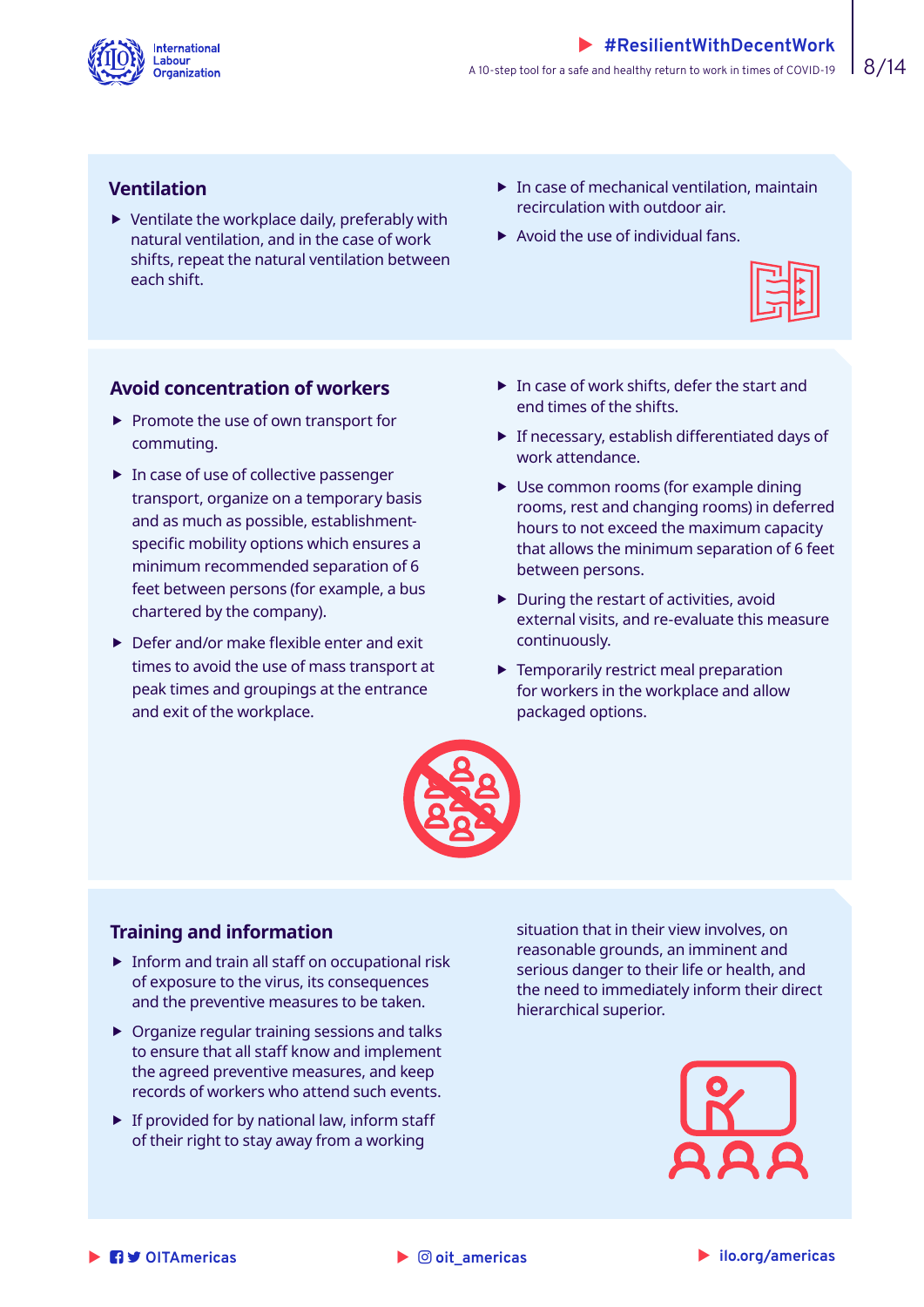<span id="page-8-0"></span>

#### **Signage**

- $\blacktriangleright$  Arrange signage or visual displays with the preventive measures to be taken against COVID-19 in visible places of the workplace.
- $\blacktriangleright$  In the places provided for hand washing with soap and water, or with 60 per cent alcohol gel, display visual guidance on how to wash hands correctly.

# **4 Adopt regular cleaning and disinfection measures**

- $\blacktriangleright$  Proceed with a thorough cleaning and disinfection of premises before return to work.
- $\blacktriangleright$  Inform workers and third parties about cleaning and disinfection measures including a timetable for such measures.
- $\blacktriangleright$  Prioritize the use of electrostatic spray surface cleaning.
- $\blacktriangleright$  Use chemicals approved by national authorities.
- $\blacktriangleright$  Increase the frequency of cleaning and disinfection of facilities, machines, work equipment, surfaces and heavy traffic areas, as well as garbage collection.
- $\blacktriangleright$  Promote a "I keep my workstation clean and tidy" commitment among workers and encourage frequent sanitation breaks.
- $\blacktriangleright$  Avoid sharing items such as office supplies and tableware.
- $\blacktriangleright$  Clearly delineate/separate workplace zones for specific tasks to avoid crosscontamination.
- $\blacktriangleright$  Ensure proper maintenance/installation of heating, ventilation and air conditioning systems.
- $\blacktriangleright$  Ensure cleaning and disinfection procedures for goods/supplies/mail/packages received.
- $\blacktriangleright$  Restrict access to areas disinfected with chemical products that require a safety period.
- $\blacktriangleright$  Implement procedures to communicate and address issues related to cleaning and disinfection of premises.

# **5 Promote personal hygiene measures**

- $\blacktriangleright$  Provide workers with the conditions and means necessary for frequent hand washing with soap and water for a duration of least 40 seconds, or with a disinfectant gel that has a minimum of 60 per cent alcohol with a duration of at least 20 seconds.
- $\blacktriangleright$  If possible, install hand-washing facilities at the entrance and across the workplace/ premises.
- $\blacktriangleright$  Prioritize the use of liquid soap dispensers instead of soap tablets.

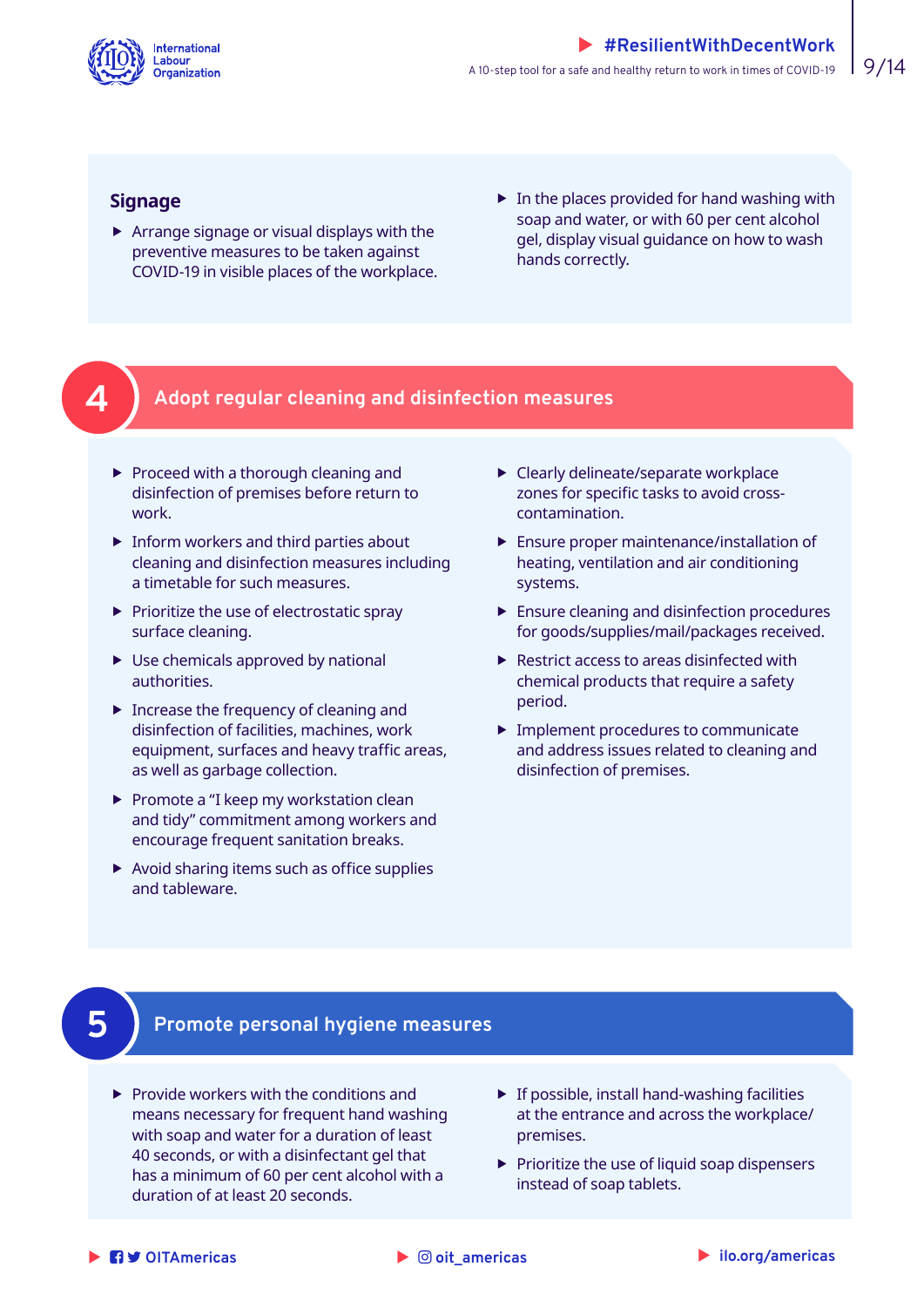<span id="page-9-0"></span>

- $\blacktriangleright$  Prioritize the use of paper towels instead of fabric towels or electric air jet drying devices.
- $\blacktriangleright$  Provide disinfectant gel with a minimum of 60 per cent alcohol to workers and third parties permanently, particularly at the workplace entrance, and if possible, install alcohol-based hand sanitizer stations at the entrance and across the workplace.
- $\blacktriangleright$  Ensure proper drying of hands after the use of alcohol gel, particularly before coming into contact with ignition sources (such as switches, lighters, surfaces with static energy).
- $\blacktriangleright$  Discourage the use of rings, watches or bracelets that limit the effectiveness of hand hygiene measures.
- $\blacktriangleright$  Promote proper hygiene practices for all when entering the workplace, as well as when returning home.
- $\blacktriangleright$  Avoid physical contact when greeting.
- $\blacktriangleright$  Avoid touching eyes, nose and mouth without having previously performed hand hygiene and disinfection.
- $\blacktriangleright$  When coughing or sneezing, cover mouth and nose with a disposable tissue or, if possible, with the inner face of the forearm/ elbow (not in hands), dispose of the tissue immediately then wash hands with soap and water or with an alcohol-based disinfectant.
- $\blacktriangleright$  Position trash containers or lidded bins, preferably with foot opening system, to dispose of tissues and promote separate waste management.
- $\blacktriangleright$  Put measures in place to prevent the sharing of kitchen, tableware and personal toilet items, and provide disposable items as much as possible.
- $\triangleright$  Do not share of food or drinks at the workplace.
- $\blacktriangleright$  Restrict or reduce the use of cash by prioritizing other means of payment.
- $\blacktriangleright$  If necessary for the type of task performed, provide means for complete hygiene by shower upon arrival and departure of the workplace, with change or disinfection of shoes.



### **6 Provide personal protective equipment (PPE) and inform on its correct use**

- $\blacktriangleright$  Implement a hierarchy in control strategy prioritizing engineering, organizational and administrative controls to prevent disease transmission.
- $\blacktriangleright$  Identify appropriate PPE related to the tasks and health and safety risks faced by workers according to the results of risk assessment and the level of risk.
- $\blacktriangleright$  PPE must be accompanied with instructions, procedures, training and supervision for safe and responsible work.
- $\blacktriangleright$  Maintain, clean, disinfect and store PPE properly.
- $\triangleright$  Principle, PPE should not be shared with coworkers, however if duly justified, PPE could be shared if measures for proper cleaning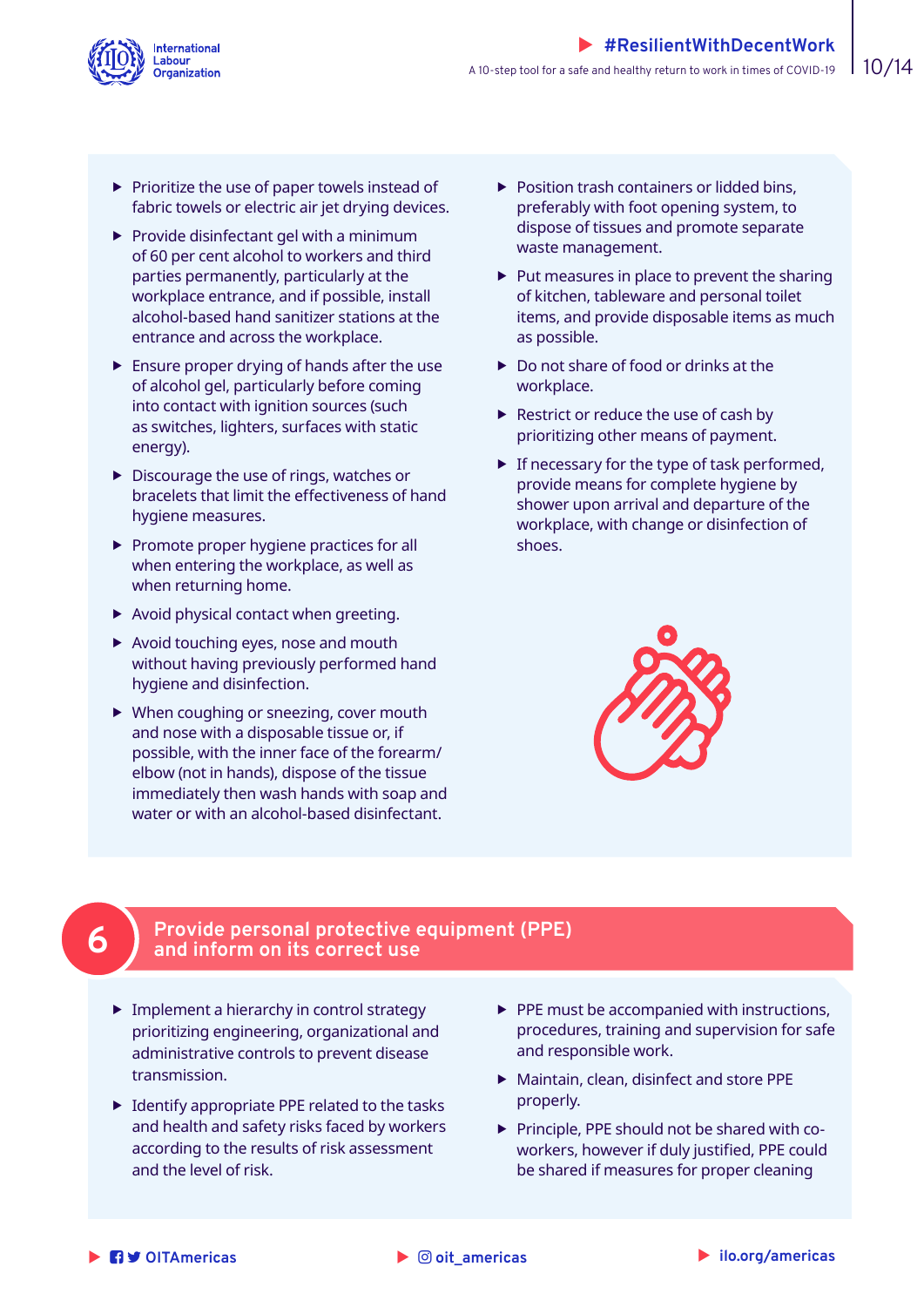<span id="page-10-0"></span>

and disinfection before and after use are followed.

- $\triangleright$  Only use PPE approved by relevant authorities.
- $\blacktriangleright$  PPE must be provided to workers free of charge to them.
- $\triangleright$  Workers must make proper use of PPE and report its loss, destruction or any fault in it.
- $\blacktriangleright$  For disposable PPE, arrange trash containers or lidded bins, preferably with foot opening system, to dispose of them after use and promote separate management of this waste.





### **7 Health surveillance of workers**

- $\blacktriangleright$  Monitor the health status of workers and develop protocols for cases of suspected and confirmed contagion, in accordance with the instructions of national authorities.
- $\blacktriangleright$  Develop protocols for workers with symptoms or confirmed contagion to not go to the workplace, to inform supervisors, to remain isolated at home and to follow the instructions of the protocol.
- $\blacktriangleright$  Identify workers who have had close contact with people infected and affected by COVID-19 and follow the instructions of the medical service, health care professional and health authorities.
- $\blacktriangleright$  Communicate confirmed cases in the workplace to the social security institution, for the purposes, inter alia, of access to the corresponding benefits for occupational contingencies, as well as to the national authorities for the purposes, inter alia, of their research and epidemiological control, in accordance with national legislation.
- $\blacktriangleright$  If provided for by national law, take the body temperature of workers upon arrival at the workplace, preferably with contactless fever scanners and by competent staff, and apply measures from the previous paragraph to workers with a body temperature over the value adopted by health authorities (for example 100.4° F).
- $\blacktriangleright$  Monitor the health of high-risk workers (for example those over 60 years of age, with pre-existing diseases or health conditions, pregnant or breastfeeding workers).
- $\blacktriangleright$  Keep medical information of the workers confidential.
- $\blacktriangleright$  Adopt a zero tolerance policy for discriminating behaviour against workers with suspected or confirmed cases of COVID-19.



 $\blacktriangleright$   $\oslash$  oit americas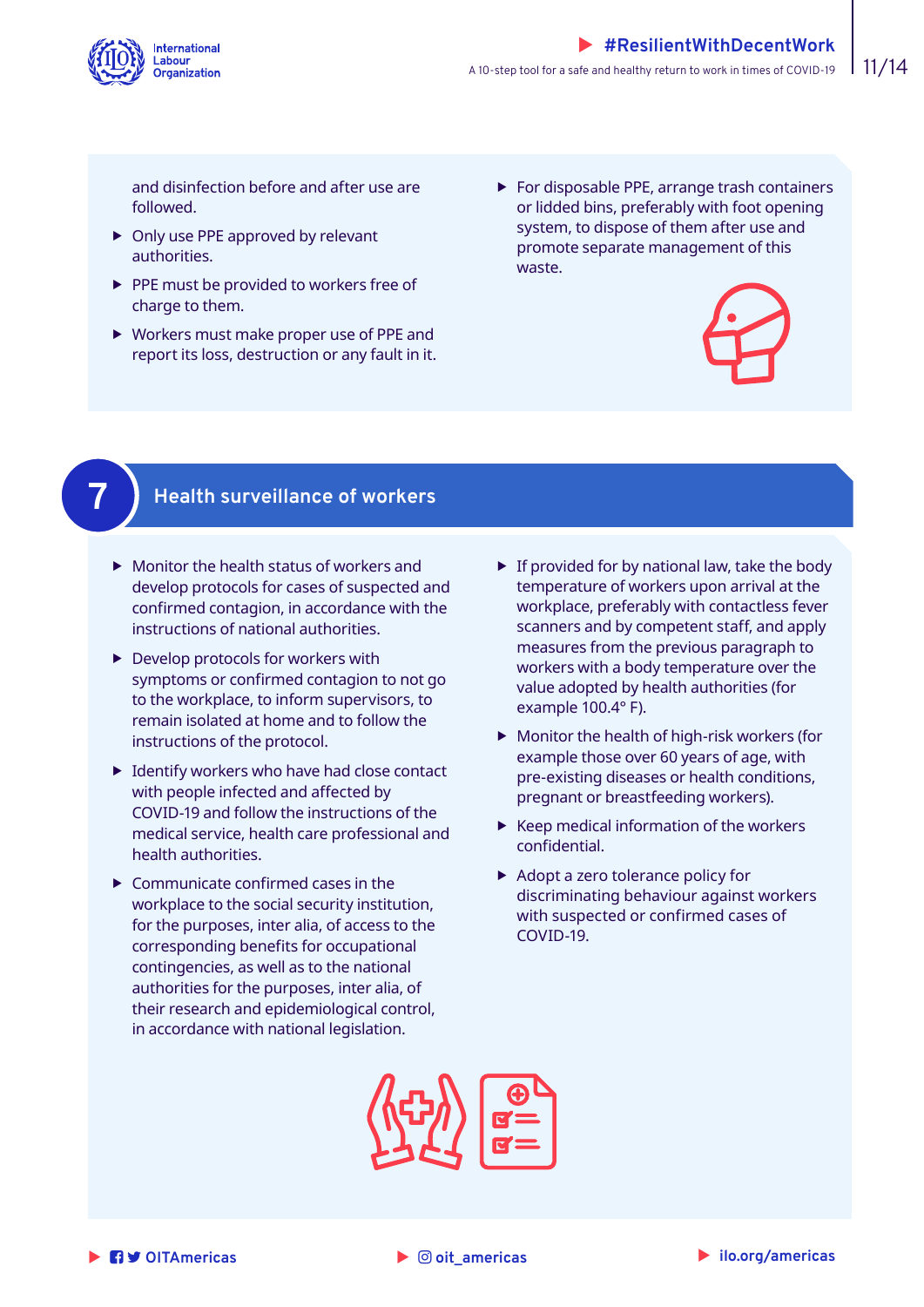<span id="page-11-0"></span>

# **8 Consider psychosocial and other risks**

- $\blacktriangleright$  Ensure consistency in the design and implementation of measures across the workplace and implement effective communication of measures in place.
- $\blacktriangleright$  Effectively and regularly communicate about the changing nature of work due to COVID-19 and its impact on workers and the workplace.
- $\blacktriangleright$  Monitor interactions among workers, and with third parties, to identify behavioural changes that may indicate the existence of psychosocial risk factors.
- $\blacktriangleright$  Make psychological counselling services available to workers in case of need.
- $\blacktriangleright$  Encourage health promotion and wellbeing in the workplace through adequate rest,

balance of physical and mental activity and adequate work-life balance.

- $\blacktriangleright$  Promote the right to disconnect for workers performing telework.
- $\blacktriangleright$  Provide information about ergonomic risks, particularly during telework and in workstations adapted to COVID-19.
- $\blacktriangleright$  Pay particular attention to workers in confined spaces and performing dangerous tasks.
- $\blacktriangleright$  Implement prevention and control measures for the use and storage of chemicals, particularly those used for disinfection during COVID-19.
- $\blacktriangleright$  Promote a safe and healthy working environment free from violence and harassment.



# **9 Review and update emergency and evacuation plans**

- $\blacktriangleright$  Within the framework of the business continuity plan, review and update the emergency and evacuation plan of the workplace, considering, inter alia, the new distribution of tasks, the reduced number of workers, exit routes, muster points and safety zones, in order to respond to emergencies and avoid groupings.
- $\blacktriangleright$  Develop an emergency and evacuation plan, if the establishment had not done so previously, with the following minimum content:
	- $\blacktriangleright$  Inventory of emergency items (such as extinguishers, dry and wet lines and first aid kits).

```
X   OITAmericas X ilo.org/americas
```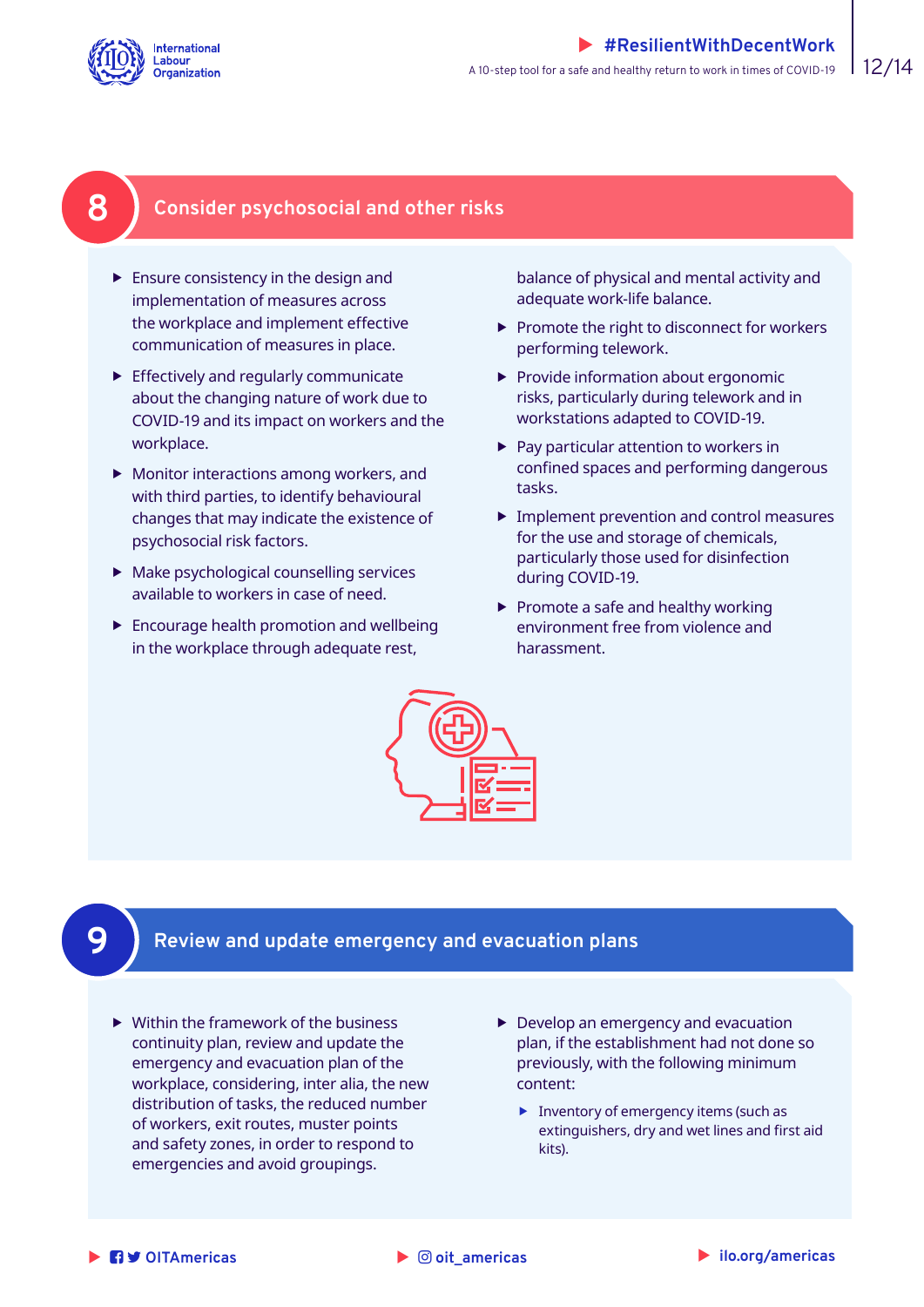<span id="page-12-0"></span>

- $\blacktriangleright$  Exit routes and their respective signage, meeting points and safety zones.
- $\blacktriangleright$  Internal and external form of activation of the emergency plan.
- $\blacktriangleright$  Evacuation time and organization of exits.
- $\blacktriangleright$  Emergency brigades and responsible for coordinating evacuation.
- $\blacktriangleright$  Training for members of the emergency brigades and the person responsible for coordinating evacuations.
- $\blacktriangleright$  Diagrams of evacuation or emergency plan of the premises.
- $\blacktriangleright$  Contact details of emergency services (fire, police, emergency medical services).
- $\triangleright$  Organize emergency and evacuation drills after review or development of the plan.



# **10 Review and update preventative and control measures**

- $\blacktriangleright$  Periodically monitor, in consultation with the joint committee or bipartite team, the agreed and implemented prevention and control measures to determine whether they have been adequate to avoid or minimize risk, and identify and implement corrective actions for continuous improvement.
- $\blacktriangleright$  Investigate and document the origin and underlying causes of work-related injuries, illnesses and incidents, and implement corrective actions immediately.
- $\blacktriangleright$  Integrate developed work plans into the establishment's existing OSH management system, and if such a system does not exist, develop one based on the work plan, with the same methodology applied and including other occupational risks.
- $\blacktriangleright$  Ensure that the OSH management system contains the following elements: policy,

organization, planning and implementation, evaluation and action for improvement.

- $\blacktriangleright$  Include social dialogue in the OSH management system to bring together employers, owners, managers, workers and their representatives, through joint OSH committees, to implement the principles and methods of risk management for continuous improvement of OSH performance.
- ▶ Document key elements of the OSH management system, including significant occupational hazards/risks, measures, procedures, instructions, functions and responsibilities for the implementation of prevention and control measures.
- $\blacktriangleright$  Establish and maintain records related to work-related injuries, illnesses and incidents, worker exposures, monitoring of the work environment and workers' health.